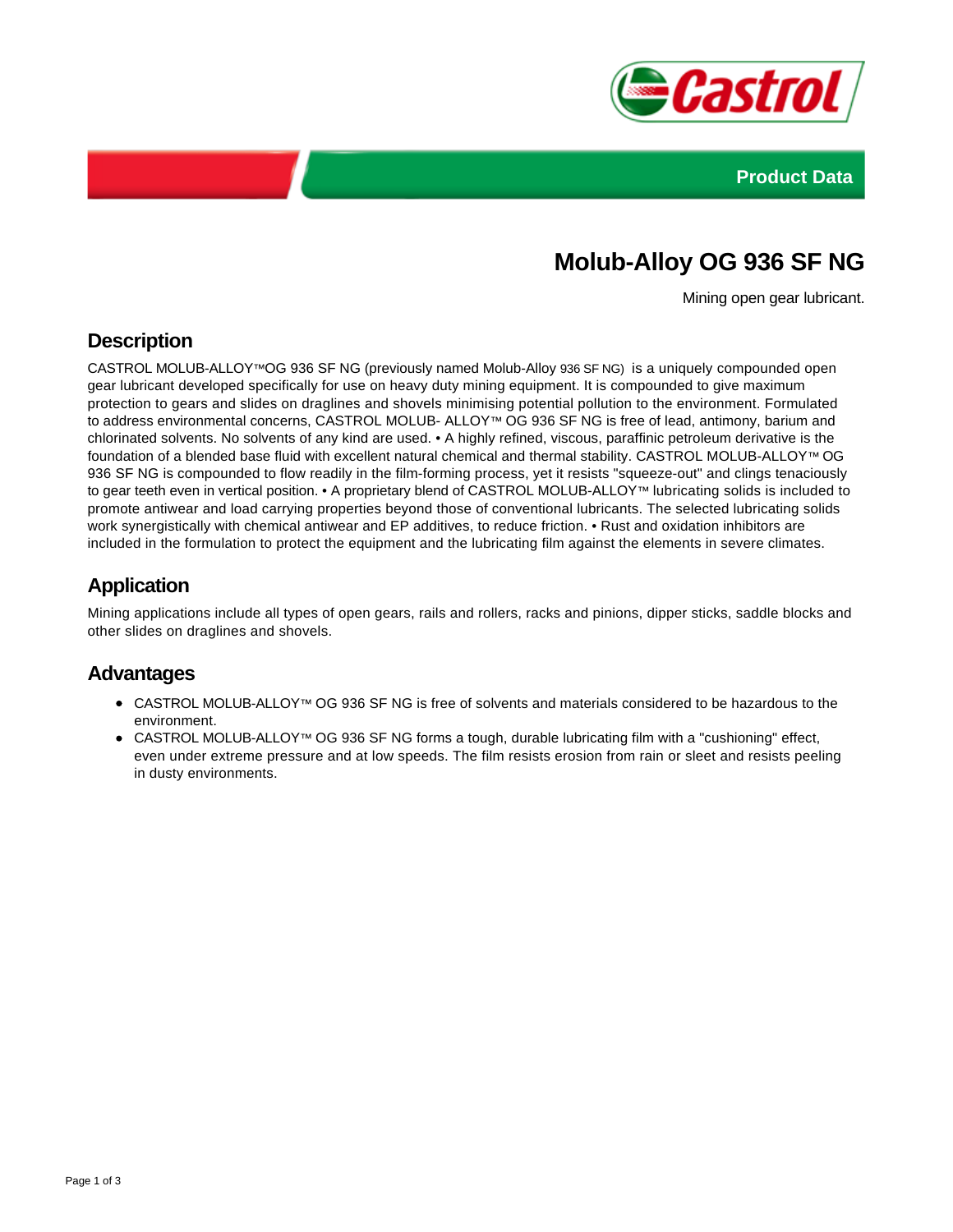# **Typical Characteristics**

| <b>Name</b>                                                                   | <b>Method</b>                    | <b>Units</b>               | <b>Molub-Alloy OG</b><br><b>936 SF NG</b> |
|-------------------------------------------------------------------------------|----------------------------------|----------------------------|-------------------------------------------|
| Consistency                                                                   | <b>ASTM D217 / ISO</b><br>2137   | <b>NLGI Grade</b>          | $\Omega$                                  |
| Thickener type                                                                |                                  |                            | Lithium                                   |
| Worked Penetration (60 strokes @ 25°C / 77°F)                                 | <b>ASTM D217 / ISO</b><br>2137   | $0.1$ mm                   | 355-385                                   |
| Dropping point                                                                | <b>ASTM D566 / ISO</b><br>2176   | °C/°F                      | >180/>356                                 |
| Base Oil Viscosity @ 40°C / 104°F                                             | ASTM D445 / ISO<br>3104          | mm <sup>2</sup> /s         | 2,200                                     |
| Base Oil Viscosity @ 100°C / 212°F                                            | ASTM D445 / ISO<br>3104          | mm <sup>2</sup> /s         | 77                                        |
| Viscosity Index                                                               | <b>ASTM D2270 / ISO</b><br>2909  |                            | 91                                        |
| Flash Point - open cup method                                                 | ASTM D92 / ISO<br>2592           | $^{\circ}$ C/ $^{\circ}$ F | >200/>392                                 |
| Copper Corrosion (24 hrs, 100°C / 212°F)                                      | ASTM D4048                       | Rating                     | 1 <sub>b</sub>                            |
| Rust Test (distilled water)                                                   | ASTM D1743                       | Pass                       | Pass                                      |
| Four Ball Weld Load test - Load Wear Index                                    | <b>ASTM D2596 / ISO</b><br>11008 |                            | >120                                      |
| Four Ball Weld Load test - Weld Point                                         | <b>ASTM D2596 / ISO</b><br>11008 | kgf                        | >800                                      |
| Timken OK Load                                                                | ASTM D2509                       | kg / lbs                   | 20.5/45                                   |
| <b>Water Resistance</b>                                                       | DIN 51807-1                      | Rating                     | 0                                         |
| Four Ball Wear test - Wear Scar Diameter (40 kgf /<br>75°C / 1200 rpm / 1 hr) | <b>ASTM D2266 / ISO</b><br>51350 | mm                         | 0.6                                       |
| <b>Deleterious Particles</b>                                                  | ASTM D1404                       | No. of<br>scratches        | $2$                                       |
| Flow pressure @ 0°C / 32°F                                                    | <b>DIN 51805</b>                 | psi                        | 300                                       |
| Grease Pumpability test - Lincoln Ventmeter                                   | US Steel test<br>method          | mBar                       | 220                                       |